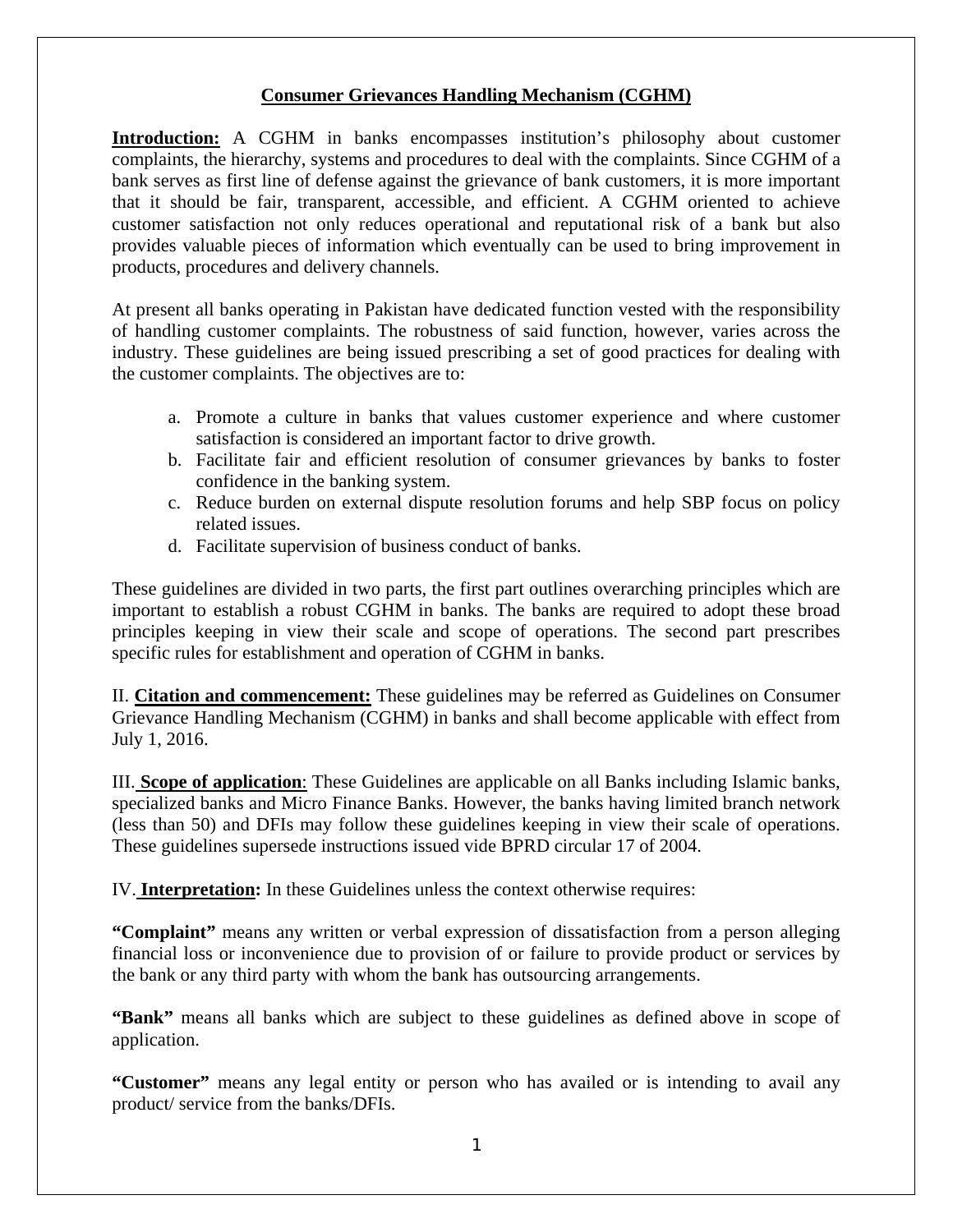**"Vulnerable person"** means an illiterate, low income, old age or physically handicapped person.

#### **Part 1: Overarching Principles for CGHM in banks**

- 1. *Board and senior management take appropriate measures to instill a Culture that recognizes the importance of complaints:* It is not possible to establish a good complaint handling mechanism without a culture that recognizes the importance of customer satisfaction and where complaint handling is viewed as a process that adds value to the organization. In order to change the existing perception of complaint handling from a regulatory compliance to a self adopted success code, commitment at the top management is also required. In this regard the management has responsibility to:
	- a. *Devise bank's policy which spells out management views about customer complaints and its commitment to resolve complaints.*
	- b. *Establish a separate function independent of business lines to deal with customer complaints. The function may be headed by a senior executive for effective role.*
	- c. *Formulate procedures that ensure integration of complaint handling across organization and their fair, unbiased and prompt resolution.*
	- d. *Ensure that the procedures are effectively disseminated across the organization and are adhered to.*
	- e. *Receive periodic reports about complaint types along with their redressal time and root cause analyses of complaints having material significance.*
	- f. *Take measures to translate customer experience in development and improvement of products, services, processes and delivery channels.*
- 2. *Every complainant must be treated fairly:* Banks need to embed a culture where complaints are considered as an opportunity of improving relationships. A decision in favor of complainant should not be construed as fair treatment rather fairness implies an impartial, consistent and prompt investigation, decision making, and redress without considering commercial value of the relationship or any downside impact of the decision. Fairness is based on two characteristics—impartiality and transparency.
	- a. **Impartiality:** At the heart of any complaint handling process is the principle of natural justice. The complaints should not be viewed as unjustified criticism on processes, products or people and a defensive attitude where all efforts are focused on justifying bank's position should be avoided. Impartiality means every complaint is taken openly and decided on merit taking into account all evidences and allowing opportunity of hearing wherever required. The decision making should be objective, impartial and consistent.
	- b. **Transparency:** A complainant has the right to know the complaint handling procedure and the grounds on which the complaint is declined. It is a good practice that the acknowledgement of a complaint includes a brief description of complaint handling procedure in the bank and the expected time required to decide a complaint. In case the investigation requires more time, an interim reply briefing the progress made should be communicated to the complainant.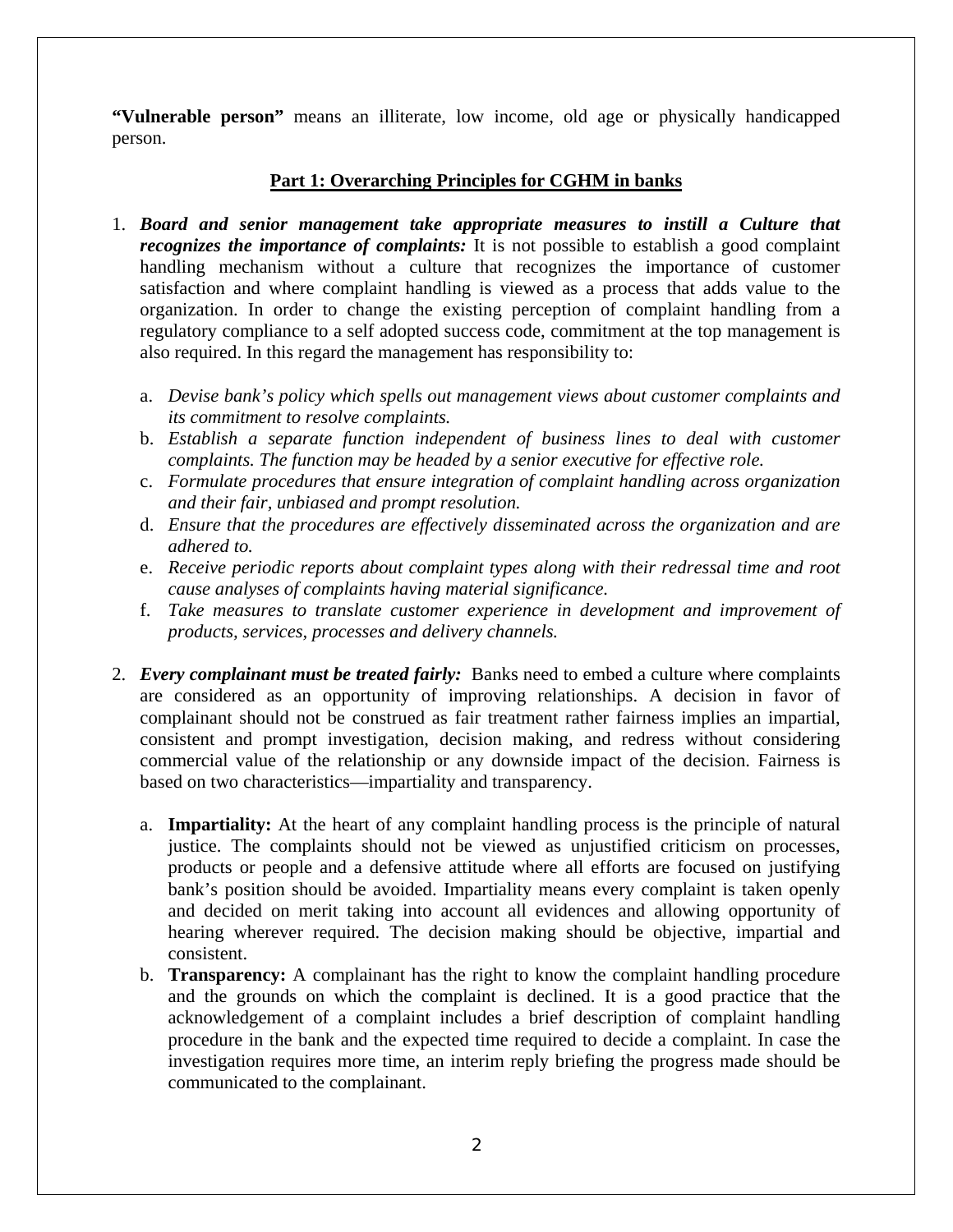- 3. *Complaints must be resolved within shortest possible time:* It is important that a complaint is resolved as early as possible. Banks need to acknowledge that the person lodging a complaint already holds negative presumption and a delay would reinforce such presumptions.
- 4. *Complaint handling mechanism of the bank should be visible and accessible:* A complaint handling system should be accessible to customers. Public awareness about the complaint handling mechanism specially the knowledge about its access points are the boosters of accessibility. Banks/DFIs should adopt effective and efficient "contact points' for consumer complaints handling. Besides, it should also ensure that the customers are well informed of these contact points.
- 5. *The complaint handling should be comprehensive and integrated to core business.* The banks must follow a holistic approach while recording and analyzing complaints and should consider complaint handling as an indispensable support function of their core business. This means integrating the complaint system with the bank's other activities. Integration is the key to utilize the available skills, information across the bank to resolve a complaint. It is important to bring in synergies that result in optimum usage of resources delivering a fair resolution of the complaints.
- 6. *The complaint handling function should be subject to adequate monitoring.* There should be adequate monitoring and controls to ensure the operational efficiency and effectiveness of complaint handling mechanism. The function should be subject to internal audit which in addition to identification of procedural exceptions should also examine accessibility of complaint handling, the quality and promptness of decision made and the reports being submitted to senior management. Banks may also resort to other techniques such as mystery shopping or consumer satisfaction surveys to gauge the performance of their complaint handling and identify areas of improvement.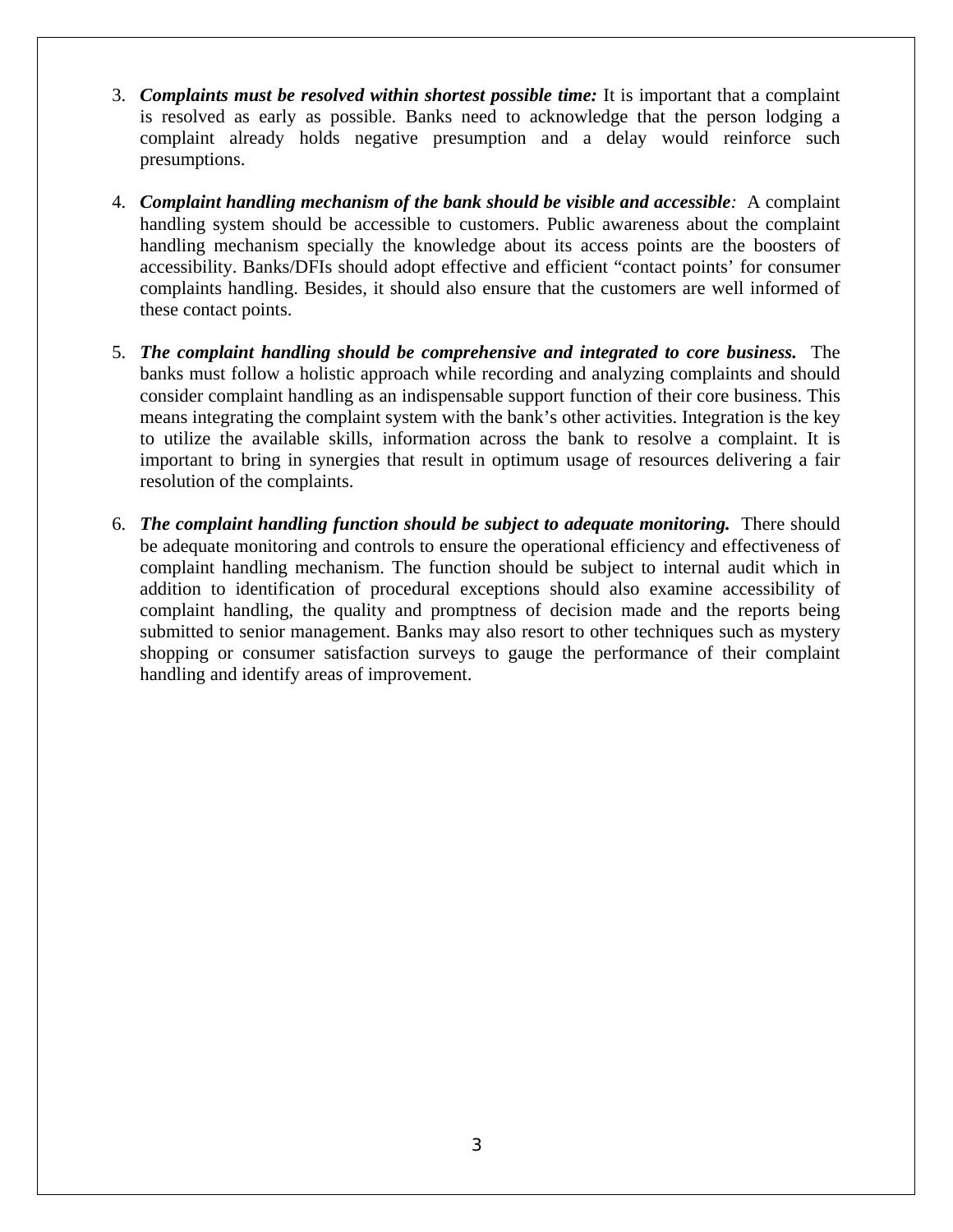## **B: Complaint Handling Mechanism**

### 1. **Minimum Requirements for Bank's Internal Set Up**

**1.1 Structure:** Banks are required to establish a separate function responsible for overall service quality in the bank, complaint handling unit ideally being a part of it. SBP does not advocate a particular structure, the banks may follow any structural arrangement keeping in view scale and scope of their operations. However, it must be noted that the resources allocated, stature of head of service quality and his/her reporting line have direct implications on business conduct of the institution. It is therefore desirable that in large banks, the Head of Service Quality/other relevant head should report directly to the CEO and have stature of other business heads. While it is not mandatory, banks having large retail exposure and branch network may also consider establishing a management committee to monitor service quality of the bank. Such committee enhances coordination within the institution, augments operational efficiency of complaint handling and integrates customer experience with product and services being offered.

It is expected that the banks will address the possibility of conflict of interest while adopting relevant structure of complaint handling function. Besides, banks will also ensure that the complaint handling function works independently and have adequate powers and resources.

The structural arrangement with respect to receipt and disposal of complaints should not in any way hinder accessibility and visibility of the process and ensures capturing all complaints irrespective of their channel of lodgment. Branches being the focal point of contact be given access to the centralized complaint management system and at least one person in the branch be entrusted with the responsibility to log every complaint that is reported to the branch regardless of the fact that it is resolved at the branch level or escalated to the region or at the head office.

1.2 **Policies and procedures:** Banks are required to put in place a complaint handling policy and delineate detailed procedures to deal with complaints. The procedures should clearly define the complaint resolution process, roles and responsibilities of people involved right from the receipt of a complaint to its resolution or disposal. The procedures should also outline the mechanism of review and analysis of the complaints and how corrective measures shall be taken to fix the lacunae in a product or procedure as identified through analysis of complaints.

1.3 **Process visibility and accessibility:** The banks must have a centralized Complaint Management System (CMS) that allows and accommodates complaints received through any source of communication channel including written complaints or claim forms submitted in branches, complaints received through surface mail, fax, email, website or verbal complaints lodged with the banks call centre either through registered/unregistered number. Further, the complaints forwarded by State Bank of Pakistan, BMP etc. should also be recorded in centralized complaint management system. In this regard banks need to ensure that arrangements made are working effectively according to the requirement. For instance poorly staffed call centre helplines either render unattended calls or long waiting call queues making it difficult and frustrating for customers to register a complaint. Such a practice at bank's end will be an indication of inaccessibility of complaint handling mechanism and shall be considered as non compliance of aforementioned instructions.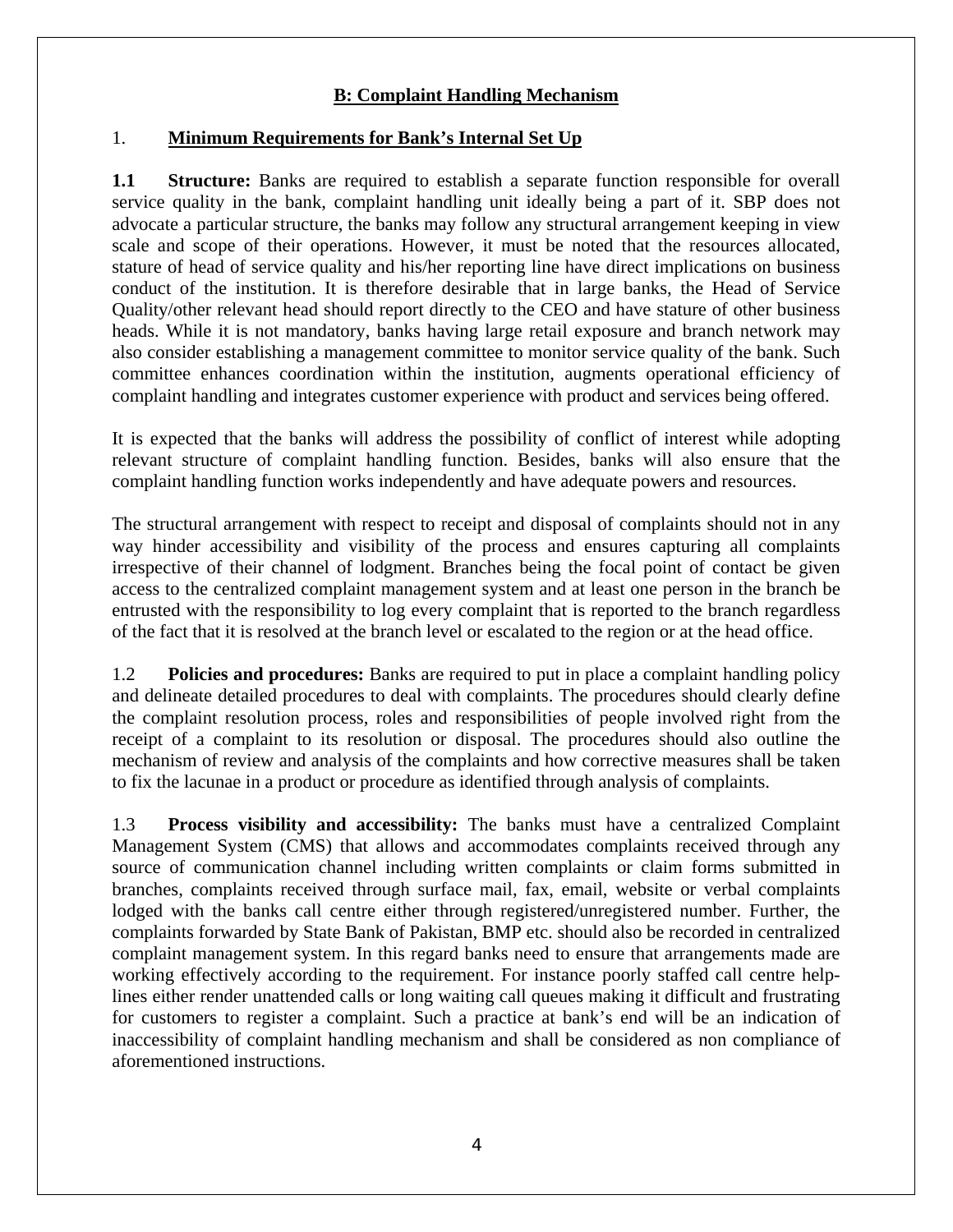Banks should make all efforts to make sure that their complaint handling mechanism is visible and easily accessible to all types of customers. In this regard banks are required:

- i. To display placard in branches at prominent places briefly describing the procedure to lodge a complaint. The text must include the address, phone & fax numbers and email address where a complaint can be lodged.
- ii. The above text must also be displayed on banks main webpage.
- iii. Banks are encouraged to transmit above information as ATM screen messages/ a voice recorded message to be played in voice enabled ATM machines and UAN telephone lines.
- iv. As stipulated under BPRD Circular Letter 18 of 2010, Banks must inform their customers about Banking Mohtasib Pakistan (BMP). While declining any complaint the banks must inform the customer of his right to approach the external dispute resolution forum i.e. BMP along with his contact details.
- v. The banks will continue to report the name, designation and contact details (phone, fax, email & mobile, etc) of person handling complaints to SBP.

1.4 **Logging and acknowledging complaint**: Banks should make sure that all complaints that qualify the definition of a complaint regardless of how they are transmitted are recorded and processed through CMS. Once a complaint is logged it should be assigned a complaint number. An acknowledgement should be sent via SMS, email, recorded line or surface mail confirming the receipt of the complaint. In case the complaint is received after the working hours, the acknowledgement shall be sent on the following working day. The acknowledgement should briefly describe the complaint process, the time line to resolve or decide the complaint and the contact details for follow up on his/her complaint.

1.5 **Interim Reply:** In case a complaint requires detailed investigation, banks must inform the complainant that the scrutiny of the matter is taking more time. The reply, in such case, should briefly describe the scrutiny required to find facts and expected time during which final reply would be provided. Interim responses can also be in form of SMS, emails etc.

1.6 **Resolution Time Line:** Banks are required to resolve expeditiously all the complaints. In this regard following timelines should be observed for all complaints excluding ATM related claims.

| Acknowledgment | Within 48 hours of receipt of the complaint.                    |  |  |  |  |  |  |
|----------------|-----------------------------------------------------------------|--|--|--|--|--|--|
| Interim reply  | After 10 working days in case the matter requires detailed      |  |  |  |  |  |  |
|                | scrutiny. These sorts of complaints may include issues relating |  |  |  |  |  |  |
|                | to fraud, embezzlement of funds, repayment disputes, etc.       |  |  |  |  |  |  |
| Final reply    | Within 7 working days if the complaint is of minor nature and   |  |  |  |  |  |  |
|                | does not require detailed investigation. These may include      |  |  |  |  |  |  |
|                | complaint of misbehavior, malfunctioning of system,             |  |  |  |  |  |  |
|                | repayment or settlement disputes etc. In any case the complaint |  |  |  |  |  |  |
|                | must be disposed of within 15 days. However, the fraud related  |  |  |  |  |  |  |
|                | cases the final reply to the complainant must be issued within  |  |  |  |  |  |  |
|                | 30 days from the lodgement of the complaint.                    |  |  |  |  |  |  |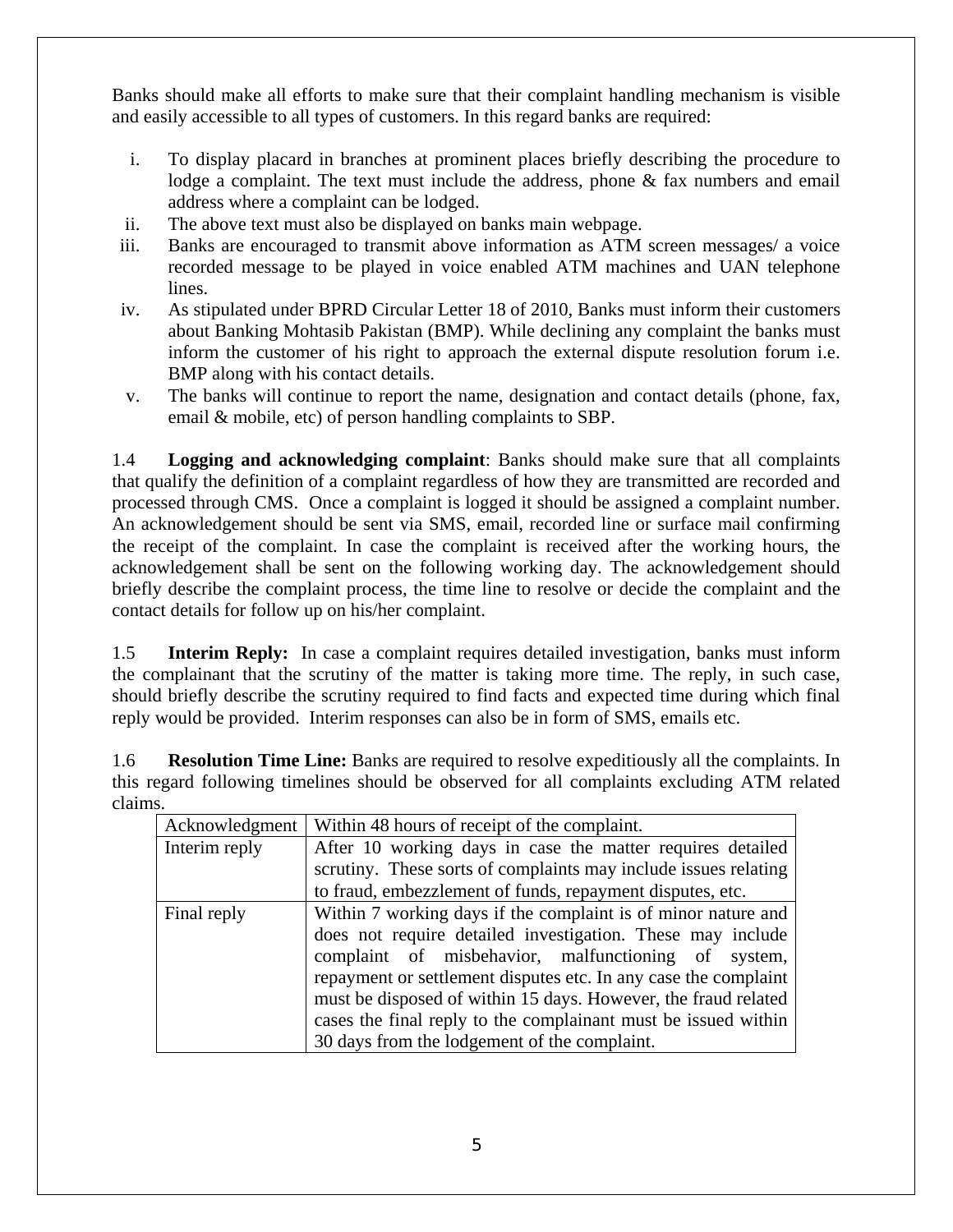For ATM related claims, banks are required to follow relevant instructions issued by SBP from time to time. However, for international transactions/disputes Turn Around Times (TATs) of the relevant vendor/entity will be followed.

1.7 **Escalation procedure:** It is important that complaint should be resolved as early as possible and complacency in dealing with complaints should not be tolerated. For the purpose banks should establish an escalation procedure whereby a complaint not resolved or disposed of within particular timeframe should be escalated to next hierarchy. It is up to the banks to devise a suitable escalation mechanism.

1.8 **Final Reply:** Not all complaints can be resolved to the satisfaction of the complainant. In such cases it is mandatory to finally inform the complainant that his/her grievances cannot be resolved. The reply should include:

- a. The reasons /justification on the basis of which the complaint is being denied.
- b. Alternate grievance redressal forum available to the complainant and their contact details.

1.9 **Information system:** Banks should have a centralized system that commensurates with the size, complexity and scale of their operations to support complaint handling. The system should be capable of providing any piece of information relating to complaints in an ad hoc manner. Such flexibility shall allow banks to obtain customized reports for management, SBP or review of product or service area. The system must capture vital information relating to each complaint and store it in a centralized data base. The information inter alia should include name of the complainant, his/her CNIC, complaint number, date of lodgment of complaint, product or service area, nature or type of complaint, date the complainant was sent final response and decision (accepted or declined). The information kept in the data base should be treated as permanent record.

1.10 **Categorization and analysis of complaint data:** Complaints are valuable source of information which can be used to bring improvements in products, processes and delivery channels. Banks are required to categorize every complaint relating to each product or service area and conduct periodic analysis to identify service pitfalls. A sample list is being given at Annexure A for guidance and may not be construed as exhaustive and prescription of SBP.

1.11 **Dealing with Vulnerable Person.** Banks are required to exercise extra care while dealing with complaints of illiterate, old age or physically handicapped complainants. It should be ensured that the understanding capacity of the vulnerable person is given ample weightage while deciding the complaint. Any instance where bank is found guilty of exploiting customer's level of understanding must be resolved immediately to the satisfaction of the customer. Pensioners and senior citizens should be treated empathically and to the maximum possible extent their complaint should be resolved preferably at the branch level for their convenience.

1.12 **Record keeping:** For record keeping relating to complaints, banks are required to follow instructions contained in Prudential Regulations. Where CCTV footage is considered part of circumstantial evidence, it must be retained atleast for two months. For complaints escalated to Courts, all the related evidences should be retained till the final decision.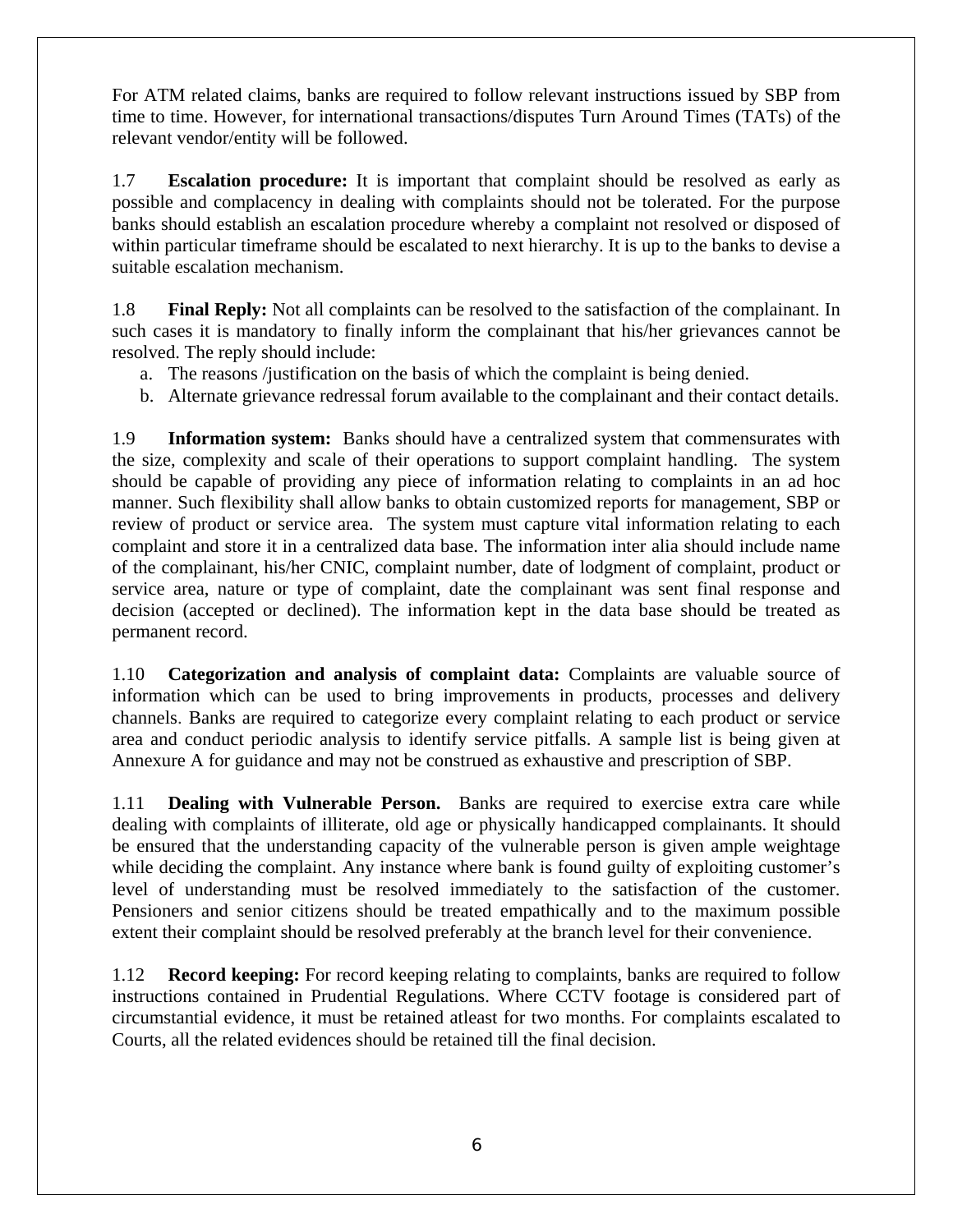1.13 **Disclosure in annual accounts:** For the purpose of transparency the banks are required to make appropriate disclosures regarding their performance in relation to complaint handling in their annual accounts. The information disclosed in annual accounts should interalia contain:

- 1. A brief commentary of bank's internal complaint handling mechanism and initiatives taken during the year; and
- 2. Total number of complaints received directly by banks and average time taken to resolve the complaints.

1.14 **Reporting to SBP:** Banks are required to submit quarterly return regarding the performance of their Complaint Handling as per the format given at Annexures A & B duly signed by Head of Service Quality, within fifteen days after the end of every quarter.

1.15 **Monitoring and assessing Complaint Handling Mechanism:** The internal complaint handling mechanism of banks should be subject to internal audit atleast annually and any deviation or non compliance of internal procedures as well as legal /regulatory requirement should be recorded and reported to Board of Directors (BoD). The internal audit should also review complaint data and highlight any significant operational risk that the bank may encounter.

In addition to internal audit, the bank may also take following measures to gauge the effectiveness of their complaint handling mechanism.

- *Mystery shopping*: Banks are encouraged to use anonymous market research technique like mystery shopping aimed at gauging the effectiveness and efficiency of their complaint handling procedures/mechanism. It is advised that such activities may be conducted atleast once in two years either covering all elements of complaint handling or some specific areas. Outcome of such techniques should provide the top management with an insight of lacunas in CGHM adopted by the bank.
- *Consumer Satisfaction Surveys:* Banks must hold surveys aiming to measure their customer's satisfaction with regard to grievance handling mechanism in place at their end. This should be done atleast once in a two years and the report thereof should be sent to Director, Banking Conduct & Consumer Protection Department, State Bank of Pakistan. The findings of such surveys must also be reported to the Board of Directors and remedial steps shall be taken thereon to address the defective service areas.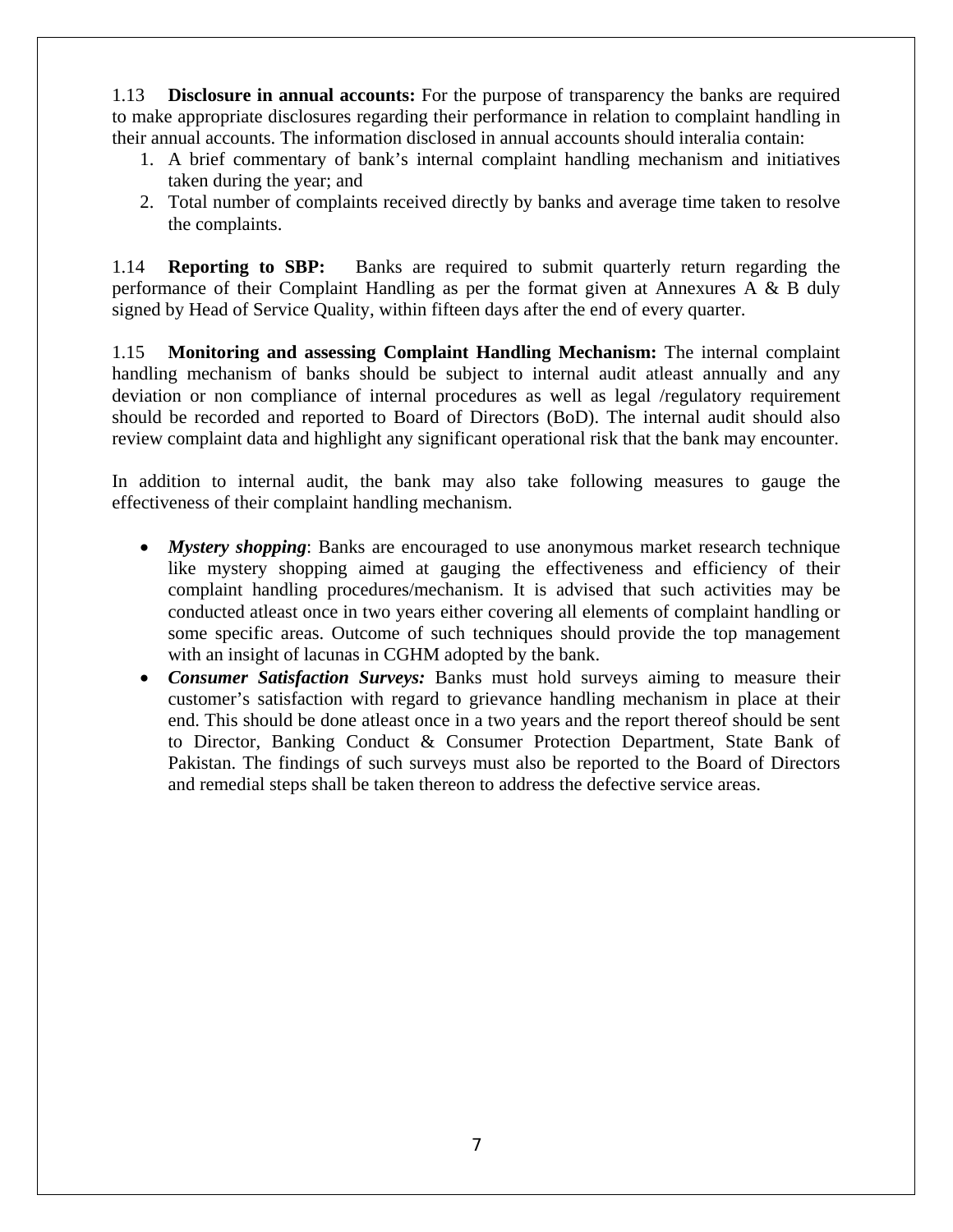# **Annexure - A**

| Product /<br>Service area |                                                      | Product /<br>Service area | <b>Complaint Type</b>               |  |  |  |
|---------------------------|------------------------------------------------------|---------------------------|-------------------------------------|--|--|--|
|                           | <b>Complaint Type</b><br>Card activation             |                           |                                     |  |  |  |
|                           | Fee/charges                                          |                           | Fee/ Charges related disputes       |  |  |  |
|                           |                                                      |                           | Unfair recovery practices           |  |  |  |
|                           | Card Blockage / Faulty cards                         |                           | Wrong reporting in eCIB             |  |  |  |
| <b>Credit Cards</b>       | Wrong reporting in eCIB                              | Personal                  | <b>Fraudulent Transactions</b>      |  |  |  |
|                           | <b>Fraudulent Transactions</b>                       | Loan/overdraft/           | Unfair recovery practices           |  |  |  |
|                           | <b>Payoff Disputes</b>                               | Agriloans                 | Miscellaneous                       |  |  |  |
|                           | Unfair recovery practices                            |                           |                                     |  |  |  |
|                           | Miscellaneous                                        |                           |                                     |  |  |  |
| Auto Loan                 | Fee/Charges Disputes                                 | House Loan                | Fee                                 |  |  |  |
|                           | Insurance related disputes                           |                           | Charges related disputes            |  |  |  |
|                           | Documents lost                                       |                           | <b>Property Forced Sale Dispute</b> |  |  |  |
|                           | Unfair recovery practices                            |                           | Documents lost                      |  |  |  |
|                           | Miscellaneous                                        |                           | Miscellaneous                       |  |  |  |
|                           | eCIB disputes                                        |                           | eCIB disputes                       |  |  |  |
| Account                   |                                                      | ATM/Debit                 | Card not provided/faulty            |  |  |  |
| Maintenance               | <b>Account Opening Disputes</b>                      | Card                      | cards                               |  |  |  |
|                           | Non delivery of SOA                                  |                           | <b>Activation</b> issues            |  |  |  |
|                           | <b>Profit Disputes</b>                               |                           | Short /non payment of cash          |  |  |  |
|                           | Fraud & Forgery                                      |                           | ATM out of order/cash               |  |  |  |
|                           | Service charges                                      |                           | Card skimming                       |  |  |  |
|                           | Pension related issues                               |                           | Fake currency                       |  |  |  |
|                           | Miscellaneous                                        |                           | Miscellaneous                       |  |  |  |
| Over the                  | Non acceptance of currency                           | Remittance /              |                                     |  |  |  |
| counter issues            | notes                                                | Clearing<br>(Inland)      | <b>Clearing Delayed</b>             |  |  |  |
|                           | Fake Currency Payment                                |                           | <b>Service Charges</b>              |  |  |  |
|                           | Non encashment /acceptance of<br>payment instruments |                           | <b>Instrument Misplaced</b>         |  |  |  |
|                           | Funds Misappropriation/short                         |                           |                                     |  |  |  |
|                           | payment                                              |                           | Miscellaneous                       |  |  |  |
|                           | Miscellaneous                                        |                           |                                     |  |  |  |
| e-banking                 | Activation issues                                    | Home                      | Exchange rate                       |  |  |  |
|                           | Service disruptions                                  | Remittances               | Wrong payment                       |  |  |  |
|                           | Fraud and forgery                                    |                           | Delayed payment                     |  |  |  |
|                           | Misbehavior                                          |                           | Misbehavior                         |  |  |  |
| LC / BG / TC              | <b>Guarantee Non-Encashment</b>                      | Bancassurance             | Mis-selling                         |  |  |  |
|                           |                                                      | and third party           | Return/claim related disputes       |  |  |  |
|                           |                                                      | investments<br>schemes    | Service charges                     |  |  |  |
|                           | Miscellaneous                                        |                           | Misbehavior                         |  |  |  |
|                           |                                                      |                           | Miscellaneous                       |  |  |  |